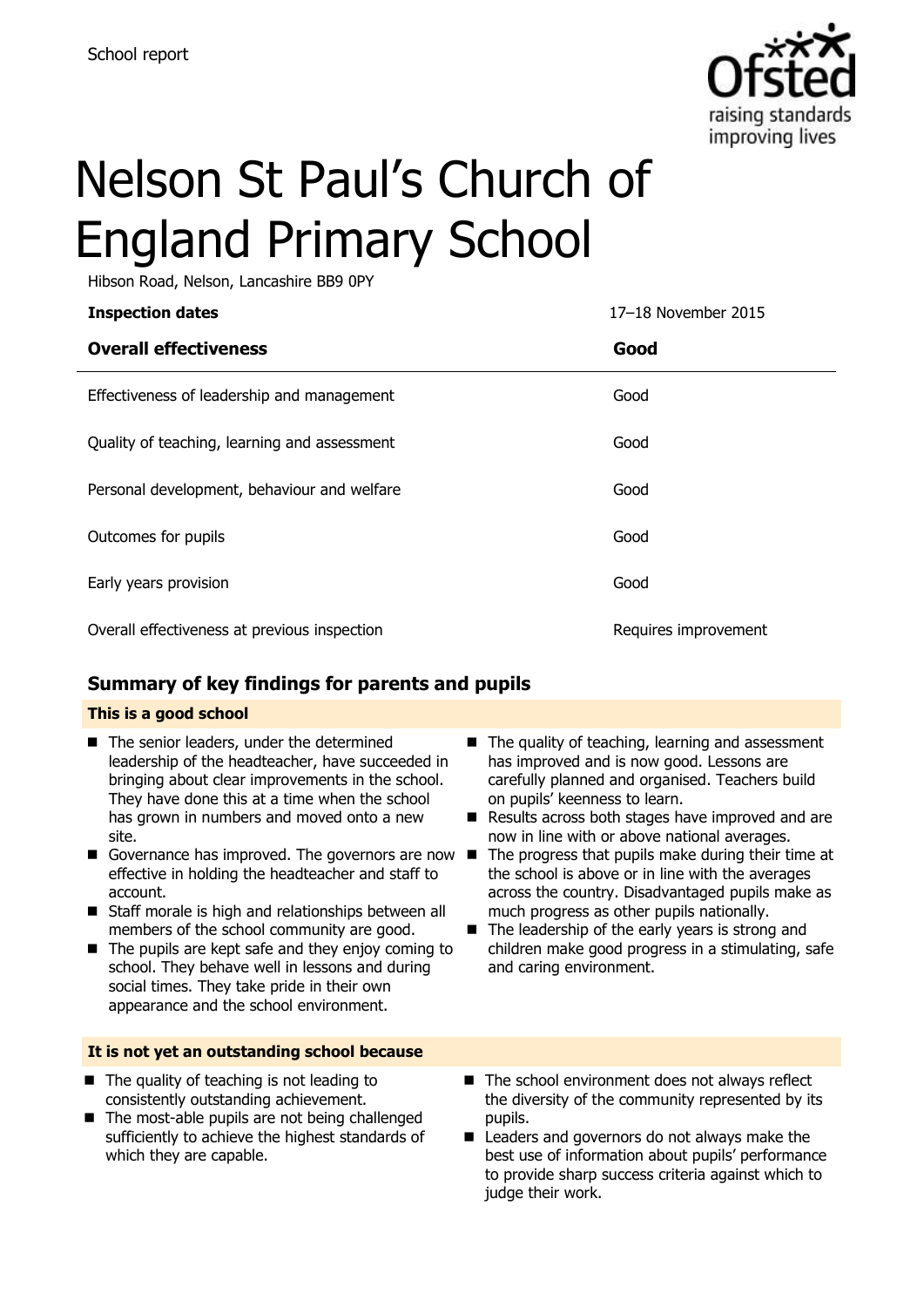

## **Full report**

### **What does the school need to do to improve further?**

- Further develop the quality of teaching and learning by ensuring that all pupils, particularly the mostable, are presented with consistently high challenges in all subjects so that they make rapid progress and achieve the highest standards of which they are capable.
- Further develop the school environment to ensure that it reflects the full range of cultures represented within the school's community.
- **IMP** Improve the quality of school improvement planning and self-evaluation by including sharper success criteria based on a clear and succinct analysis of information about pupils' progress, so that school leaders and governors can judge the success of their work more precisely.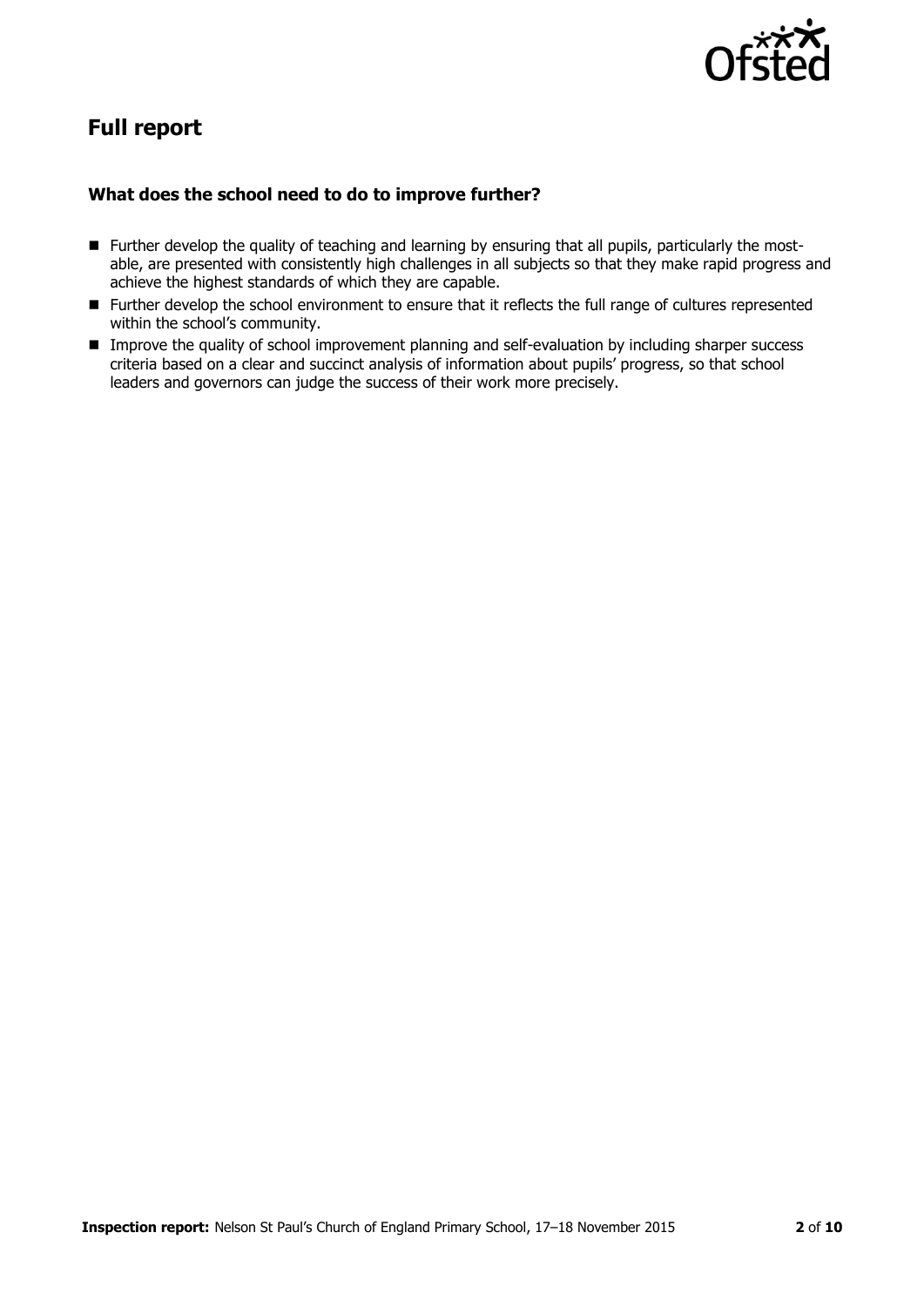### **Inspection judgements**



### **Effectiveness of leadership and management is good**

- The senior leaders, under the determined leadership of the headteacher, have worked hard to bring about clear improvements in the school. Since the last inspection, results at each key stage have risen, teaching has improved and pupils' progress has increased. During that time, the number of pupils has increased and the school has moved to a new building.
- **Despite the challenges and upheaval that all this has entailed, morale is high. Virtually all the responses** by staff to Ofsted's staff questionnaire were very positive, as were the comments made to inspectors about the support that the school provides for their professional development. The responses to the online survey for parents were also positive, with one parent, for example, referring to the 'family atmosphere' in the school, a quality that was also identified by the inspectors.
- An important element in raising standards is the system that the school has established for checking regularly on the progress that pupils are making so that extra help can be provided for those who need it. The additional support for those who are having difficulty reading has been particularly successful and has led to rapid improvements. However, the school does not provide sufficient support and challenge to the most-able pupils to enable them to make the additional progress of which they are capable.
- The senior leaders have gathered a wealth of information on pupils' performance. However, they do not always analyse it in a way that gives a clear and succinct picture of trends and patterns across the school. As a result, the school's self-evaluation and improvement plans are not as precise as they could be.
- The headteacher has been keen to extend responsibility for leadership across the school and has put considerable emphasis on developing the role of middle leaders. A varied programme has been put in place to extend the skills of longstanding middle leaders and also to support staff who are new to the role. Staff spoke enthusiastically about the development programmes available to them.
- The curriculum is broad and balanced. Apart from English, mathematics and French, most subjects are taught through themes and topics. The school has conducted a detailed review of what is taught to ensure that it covers all that is required by the National Curriculum. To supplement what is taught in class, the pupils also visit museums and outdoor centres and, in Key Stage 2, have access to a number of lunchtime and after-school clubs. Communications from parents indicated a wish for these opportunities to be extended to Key Stage 1 pupils.
- Pupils with special educational needs and those with disabilities receive good support. The school also provides a range of opportunities for developing pupils' personal skills and confidence. Considerable additional help is provided for those who need to make greater progress in English and mathematics. However, some pupils are removed from other subjects to receive this, which at times limits their access to a broad range of subjects.
- The governors have allocated pupil premium funding to a range of appropriate activities that have led to clear improvements in the academic and personal development of disadvantaged pupils. However, because of a lack of specific targets in the school's plans, it is difficult to determine whether the improvements made were as great as the governors had intended.
- The school has used its primary school sports funding appropriately to extend the range of games and sporting activities on offer to pupils, while also developing the skills and confidence of members of staff to teach in this area. Through the recently established house system, pupils have increasing opportunities to take part in sports competitions.
- The arrangements for safeguarding are effective. The school has clear and appropriate systems for safeguarding its pupils. It is rigorous in checking on the suitability of adults to work with children. All staff have received the required training and the senior leaders have recently updated the safeguarding policy. There are appropriate policies and systems in place to protect pupils from extremism and radicalisation. The school involves parents and external agencies well to ensure that the school is a safe and supportive environment. Vulnerable pupils benefit from high-quality support.
- Of the 19 responses made to Ofsted's online survey, Parent View, the great majority were positive. Almost all parents who responded would recommend the school to another parent. A very small proportion of returns expressed concern about how bullying is handled by the school. The inspectors found that bullying incidents were few. When they did happen, they were carefully logged by teachers and senior leaders and dealt with appropriately. The randomly selected pupils interviewed by the inspectors indicated that they had experienced a small amount of bullying but that this had been tackled and stopped. These pupils were very positive about the school.

**Inspection report:** Nelson St Paul's Church of England Primary School, 17–18 November 2015 **3** of **10**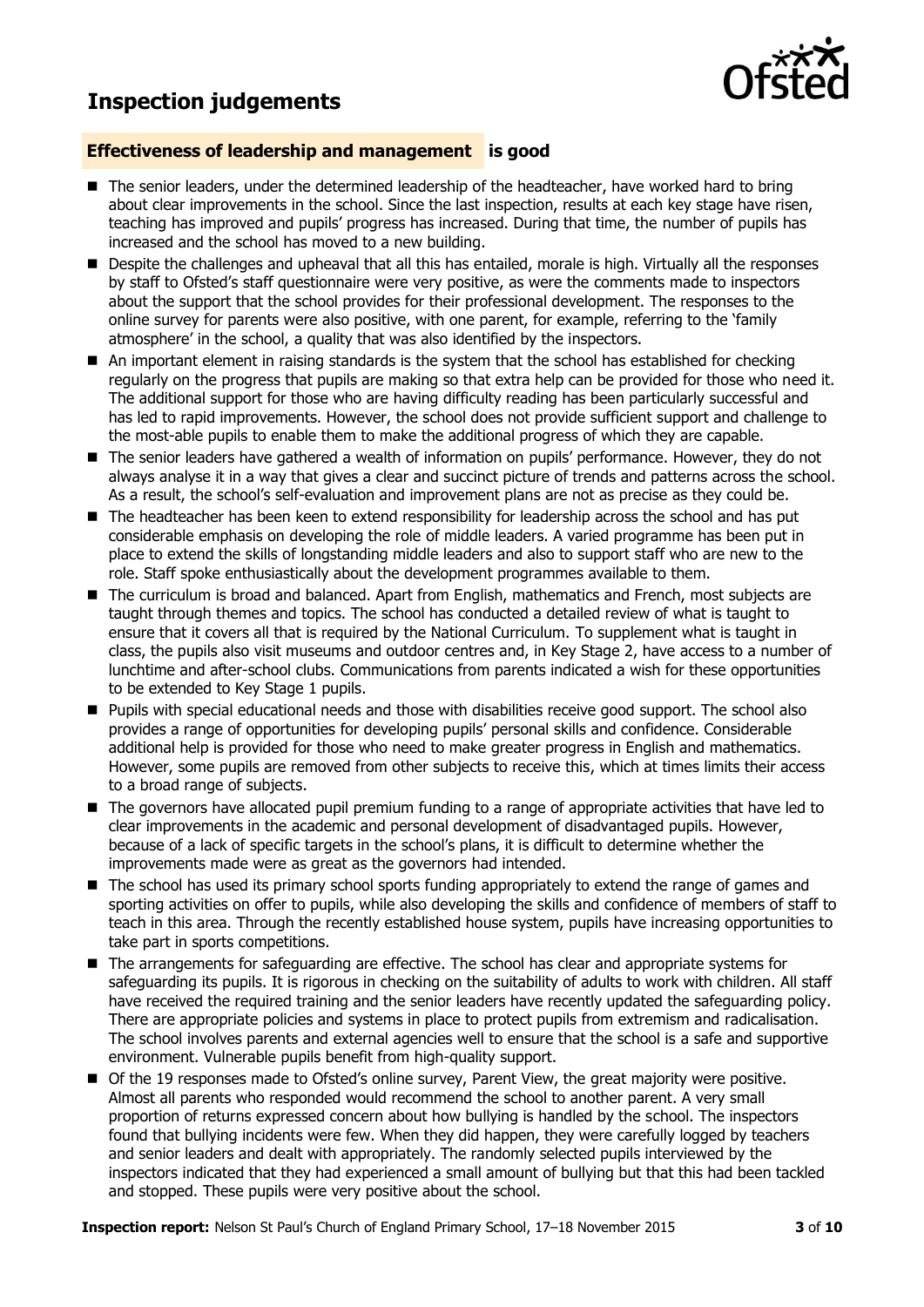

**Since the school was identified as requiring improvement two years ago, it has received additional help** from the headteacher and staff of an outstanding school, through an arrangement made by the local authority. The programme of support was agreed in collaboration with the diocese. The school has made good and judicious use of this and other support but was quickly able to establish its own successful programme for improvement.

### ■ The governance of the school

- The quality of governance has improved considerably since the last inspection. The governing body has been reviewed and re-constituted. Membership has changed and a new committee structure has been established.
- $\overline{a}$ The headteacher reports regularly to the governors on the progress made by pupils and has to answer searching and pertinent questions, particularly from members of the standards committee.
- The governors have clear systems for managing the performance of the headteacher and have provided him with good support in tackling previous inadequate teaching in the school.
- Governors have worked hard to manage budgets so that resources and staffing are made available in the areas where improvement is most needed. This has included ensuring that the additional government pupil premium funding is targeted on the vulnerable pupils for whom it is intended.
- $\frac{1}{2}$ Together with the senior leaders, the governors have tackled each of the areas for improvement identified in the last inspection report.
- The information on governors on the school website is still not complete, despite an update that occurred during the inspection.

### **Quality of teaching, learning and assessment is good**

- Since the last inspection, the senior leaders have worked hard and successfully to improve the quality of teaching in the school. Teachers have received general training, as well as training and support related to their own personal targets and areas of responsibility. The impact of this training was evident in the lessons observed and the pupils' books examined.
- The teachers plan their lessons diligently, manage them well and use a good range of resources to support pupils' learning. Teachers and teaching assistants work very well together, and between them ensure a seamless transition from one activity to the next which makes sure that no time is wasted.
- Most pupils approach their lessons with interest and enthusiasm and are prepared to take an active part in their learning. Occasionally, however, they lose concentration, usually when the work is not sufficiently demanding or towards the end of the day.
- Teachers make good use of questions to prompt pupils to think for themselves and to extend their own ideas. Some, however, rely too heavily on the answers volunteered by the pupils and do not take the opportunity to check the understanding of those pupils who are less forthcoming. Teachers adapt their questions well to the varying levels of understanding of low- and middle-ability pupils. In the case of high-ability pupils, however, the questions are not always sufficiently challenging to prompt them to think deeply and to extend their ideas further.
- At both key stages, there were instances where the most-able had to sit through explanations that were geared to middle- and lower ability pupils before starting on work that was suited to their own levels of understanding. As a result, they were not making the rapid progress of which they were capable.
- The teachers' marking is thorough and the pupils are given a clear indication of what they need to do to improve. The pupils have a clear understanding of what their targets are and on which areas they should be concentrating when doing a particular piece of work.
- In all classes, pupils take pride in their work. Writing is well formed and books are always neat and well presented. Occasionally, the lack of use of rulers means that the work in mathematics is not as accurate as it might be.
- **Teachers assess the pupils' work regularly and, through pupil progress meetings, check on how each child** is progressing against his or her targets. The information on pupils across the school is collated through a recently developed electronic system that provides teachers and leaders with accurate, good-quality information.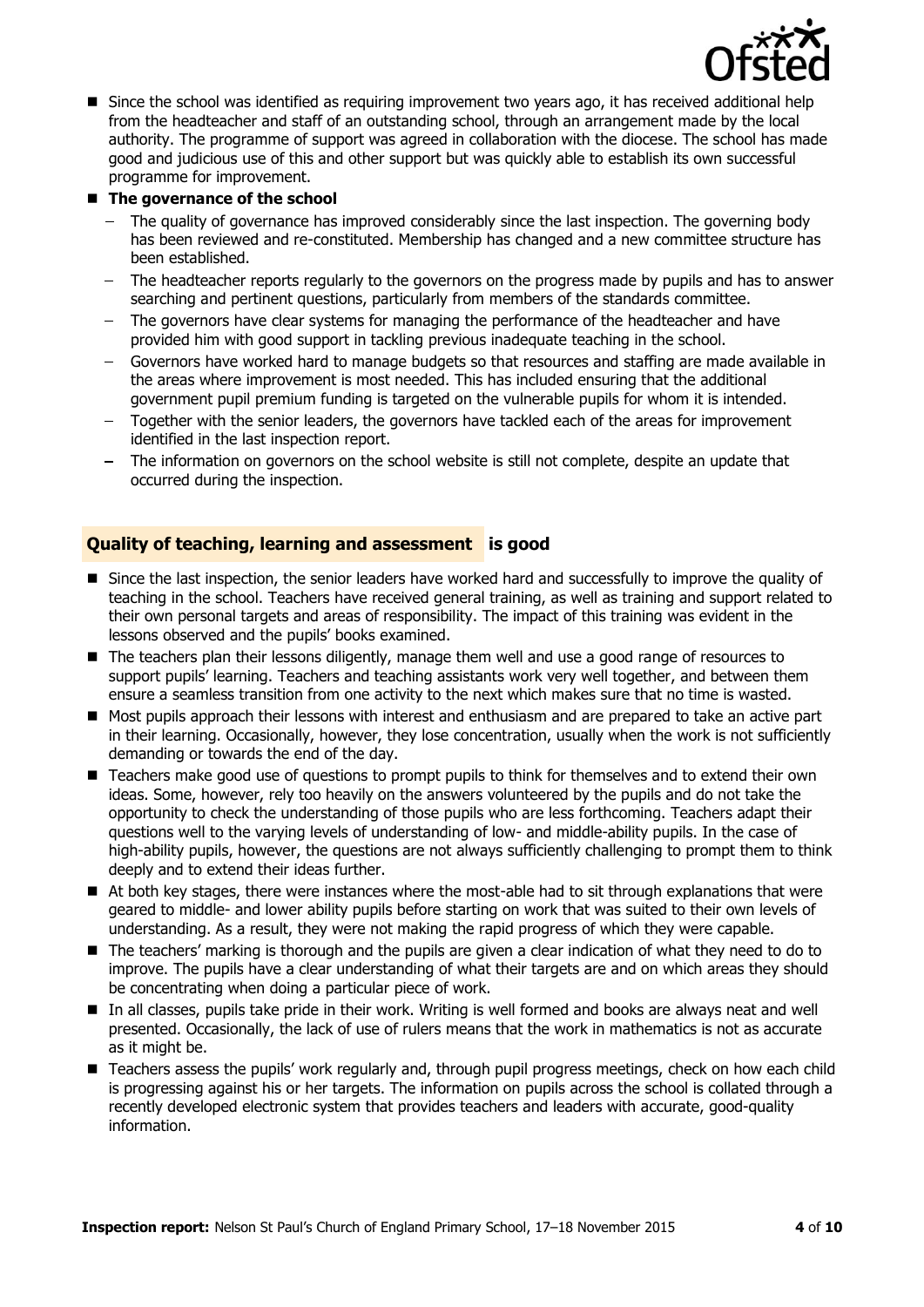

## **Personal development, behaviour and welfare is good**

- The school's work to promote pupils' personal development and welfare is good.
- The pupils who spoke to the inspectors said that they enjoyed coming to school. They felt safe in school and when travelling to and from school. They knew how to keep themselves safe on the road and near railway lines and water. They had been involved in regular fire safety practices and knew what they should do and where they should go in the case of a fire. They described the systems that the school had to keep them safe when using the internet. It was less clear whether they all knew how to apply these principles away from the school. They said that occasionally there was bullying at the school but that this was dealt with quickly and effectively. They all said that if they ever had any worries they went to the learning mentor, in whom they had absolute confidence.
- The learning mentor offers a range of opportunites for pupils to build their personal confidence, to establish friendship groups and to help them settle into the school or adapt to the change from one key stage to the next. She also provides bereavement counselling for pupils. The range of support offered by the learning mentor helps pupils to develop resilience and to manage their own emotions.
- The provision for pupils' spiritual, moral and social development is good. In every classroom, there is a focal point for reflection. The record of assemblies shows that, through the daily acts of collective worship, the pupils explore a range of themes related to religious and moral issues. Pupils learn about different faiths and respect people's differences.
- The pupils are tolerant and supportive of each other and have the opportunity to represent their year groups on the school council. They regularly raise money for charity, showing considerable initiative in doing so. For example, some of the younger children decided to donate the money they received from the 'tooth fairy' to the fund for supporting the Bethany Project, through which the school is linked to a community in Tanzania. One boy recently established a fund to raise money for Syrian refugees.
- $\blacksquare$  Since the last inspection, the school has grown considerably and now includes pupils from a wide range of cultural backgrounds. The pupils relate well to each other and the school is a harmonious community. However, the displays in the corridors and other general areas do not reflect the full range of cultures represented within the pupil population.

### **Behaviour**

- $\blacksquare$  The behaviour of pupils is good.
- The pupils are cheerful, friendly, polite and happy around the school. They take pride in their appearance and take good care of the new school buildings, equipment and books.
- Pupils are punctual to lessons, have the right materials with them and keep to clear routines established by the staff. Even the youngest pupils can be relied on to collect and return resources to the right place in the classrooms or the library. During the inspection, most of the pupils stayed indoors at breaktimes because of the bad weather. They spent this time productively, playing with toys and games and chatting to each other and to the adults in the room. Those who braved the outdoors made full use of the extensive grounds and played a range of games, some of which, however, occasionally got rather too lively.
- In the lessons observed, most pupils behaved well. However, they occasionally lost concentration and fidgeted. Not all pupils know how to express their ideas when talking to adults or how to take turns in a conversation. Occasionally pupils became overly distracted by the sight of visitors to their school and classrooms.
- In previous years, attendance has been below average. The situation has improved and the school's most recent figures show that attendance is currently in line with the average across the country. There are still some pupils whose attendance is not good enough. The school knows who they are and is working with their families to bring about further improvement.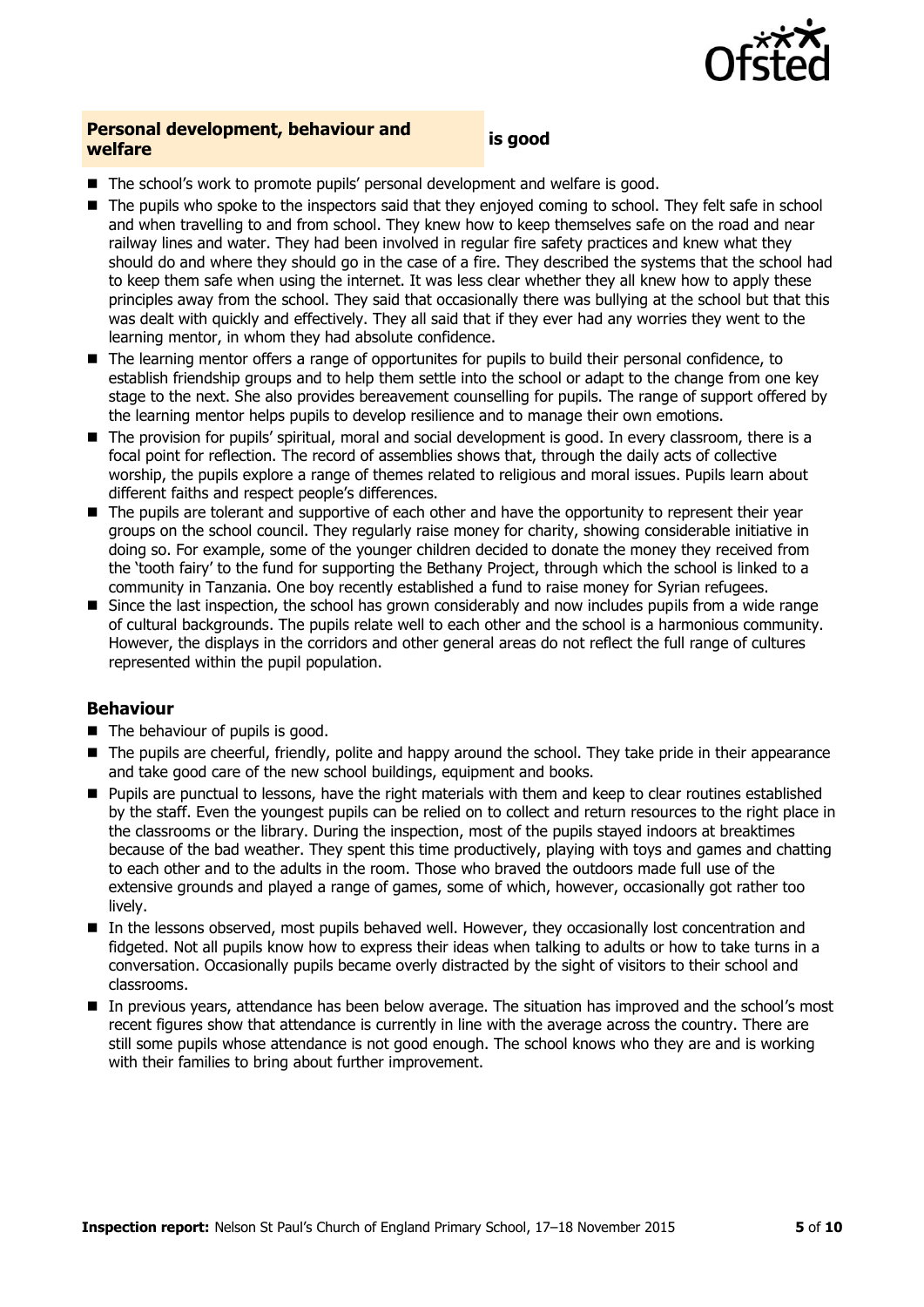

### **Outcomes for pupils area area area area are**

- Pupils' command of phonics (linking letters to the sounds they make) is good. In 2015, results in the phonics screening test at the end of Year 1 were above average. Boys, girls, disadvantaged pupils and those for whom English is not an additional language all outperformed their counterparts across the country. This was a considerable improvement on the previous year.
- The most recent overall results for seven-year-olds were in line with the national average. For 11-yearolds, they were above average, particularly for English grammar, punctuation and spelling, the area where results were particularly low at the time of the last inspection.
- In most instances, the progress that the 11-year-olds had made from their starting points was close to, or above, national averages.
- The attainment and progress of disadvantaged pupils were in line with or above the averages for all pupils across the country.
- The observations of lessons, examination of work and the discussions with pupils during the inspection indicate that the improvements in outcomes made to date are continuing.
- Across the school, pupils write in a range of styles and for a variety of purposes. They use increasingly complex sentences and more extensive vocabulary to make their writing more vivid. Clear progress is evident across the ability ranges. However, the progress made by the most-able is not as great as it could be. For example, pupils in a Key Stage 2 class had written poems on the theme of war. One more able pupil had produced a very interesting poem. It made confident use of rhyme, rhythm and imagery, but two lines did not scan. As result, the flow was interrupted. With a small amount of work, this could have been rectified and the poem could have been an excellent one. However, the pupil had not been challenged to make those improvements. As a result, the work fell below the high standard of which this pupil was clearly capable.
- The inspectors listened to pupils who had received extra help with their reading. Most of them read fluently and had effective strategies for deciphering words that were new to them or that they found difficult. Sometimes, the more confident readers rushed too much, with the result that the meaning and expression were lost. The pupils are very happy to talk about their favourite books and clearly enjoy reading. As one pupil said, 'I like reading because I start daydreaming about the book and imagine I am there'. It is clear that the school is building on the improvements in phonics work and there is continuing progress in this area.
- An examination of books shows that many pupils across the school are making good progress in mathematics. Pupils in Year 6 recently won an inter-schools mathematics competition organised by a local secondary school. Again in mathematics, the most-able are not always challenged sufficiently. For example, there is a tendency for them to keep repeating exercises based on the same concept, even when they have clearly mastered it. There is also limited application of mathematics to real-life situations.

### **Early years provision is good**

- Leadership of the early years is strong. The early years leader has an accurate picture of the strengths and weaknesses of the provision and takes decisive action to ensure continual improvement. For example, she has developed strong links with the nurseries from which the children come in order to ease children's movement into school and to gain a clearer picture of their abilities on entry. With the support of the headteacher, she has established a very good programme to enable staff to develop their skills and to progress in their careers.
- The safequarding arrangements are sound. All staff have been trained. Regular risk assessments are conducted of equipment and activities, the results of which are prominently displayed.
- A range of links has been established with parents. The learning journals reflect close collaboration with families, which has contributed to the progress made by the children.
- There has been some variation in the ability of children on entry. In 2014, they were just below the level expected for their age. By summer 2015, 67% had achieved a good level of progress. This was just above the national average and represented a 20-percentage point improvement on the previous year. This year, children's ability on entry was higher and the school predicts that at least 71% of them will reach a good level of development by the end of the year. As the school recognises, there is further work to be done to ensure that the targets set are sufficiently demanding.

**Inspection report:** Nelson St Paul's Church of England Primary School, 17–18 November 2015 **6** of **10**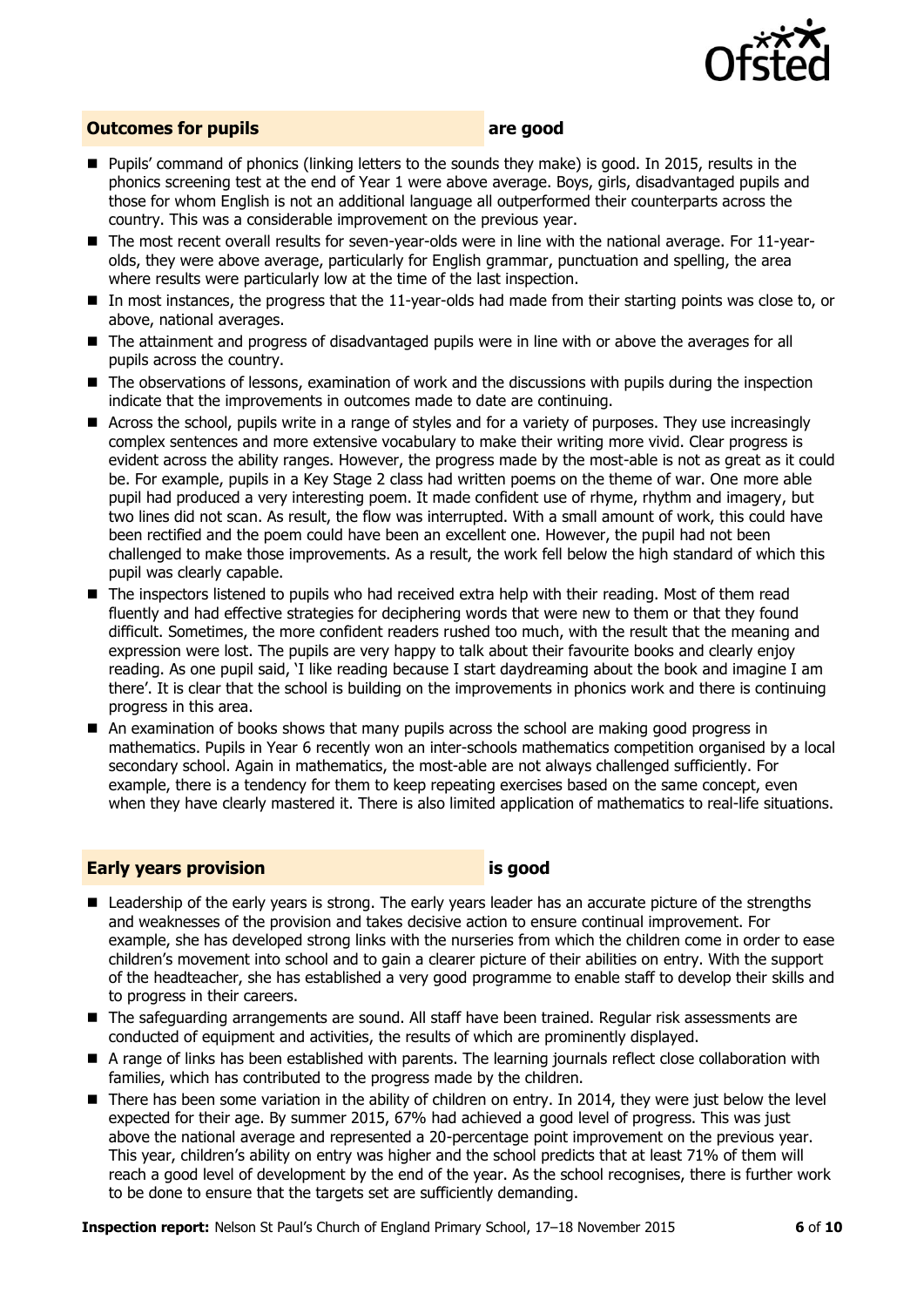

- Children in the early years are given the opportunity to develop their skills, knowledge and understanding in all key areas of learning. The learning environment is attractive and inviting and there is a welldeveloped outdoor area which is used frequently by the children. Staff plan and record their work carefully and adapt activities to suit the needs and interests of particular individuals or groups of children. Lessons are engaging and interesting and the children participate readily and with enthusiasm.
- The children's progress is tracked thoroughly each half term. The learning journals show that good progress is made by children at all ability levels within the setting, including those with special educational needs or disabilities. Therefore, it is clear that the recent improvement in outcomes in the early years is set to continue.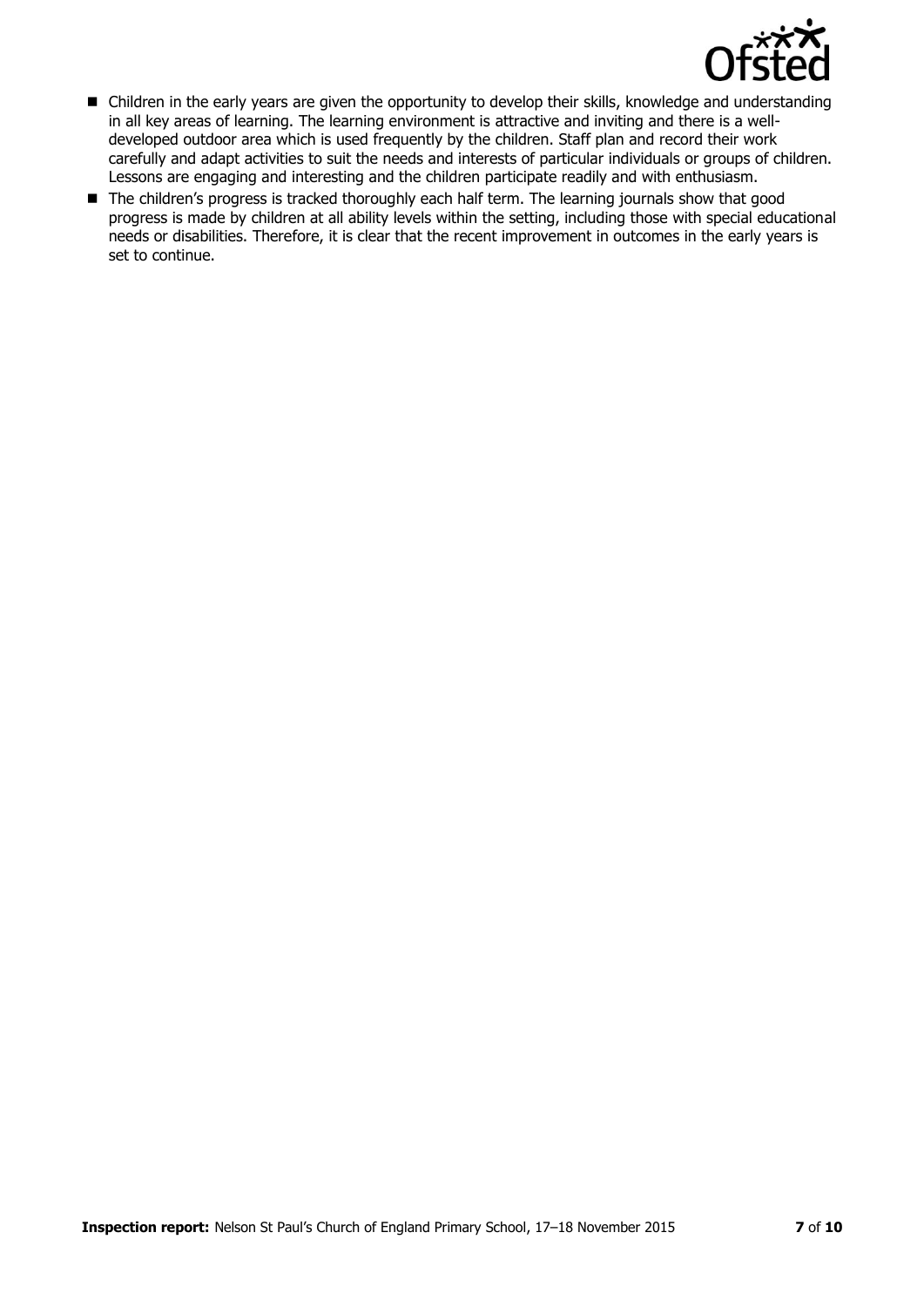

## **School details**

| Unique reference number  | 119438     |
|--------------------------|------------|
| <b>Local authority</b>   | Lancashire |
| <b>Inspection number</b> | 100002232  |

This inspection was carried out under section 5 of the Education Act 2005.

| <b>Type of school</b>                      | Primary                           |
|--------------------------------------------|-----------------------------------|
| <b>School category</b>                     | Voluntary aided                   |
| <b>Age range of pupils</b>                 | $4 - 11$                          |
| <b>Gender of pupils</b>                    | Mixed                             |
| <b>Number of pupils on the school roll</b> | 330                               |
| <b>Appropriate authority</b>               | The governing body                |
| <b>Chair</b>                               | <b>Bill Seed</b>                  |
| <b>Headteacher</b>                         | Stephen Crook                     |
| <b>Telephone number</b>                    | 01282 617035                      |
| Website                                    | www.stpaulsnelson.co.uk           |
| <b>Email address</b>                       | head@st-pauls-nelson.lancs.sch.uk |
| <b>Date of previous inspection</b>         | 3–4 October 2013                  |

### **Information about this school**

- **Since the last inspection, the school has grown in size and has moved to a new building on a different** site.
- $\blacksquare$  It is now larger than the average-sized primary school.
- The proportion pupils who are disadvantaged and therefore supported through the government's pupil premium funding is just above the national average. The pupil premium is additional funding provided for pupils who are eligible for free school meals and those who are in the care of the local authority.
- The proportion of pupils from minority ethnic groups has increased and is now well above average. Just under a third of pupils are of Pakistani heritage.
- The proportion of pupils who speak English as an additional language has doubled since the last inspection.
- The proportion of pupils with disabilities and those with special educational needs is lower than average.
- The proportion of pupils who leave or join the school at other than the usual times is similar to the average across the country.
- $\blacksquare$  The school meets the government's floor standards, which are the minimum expectations for pupils' progress and attainment by the end of Year 6.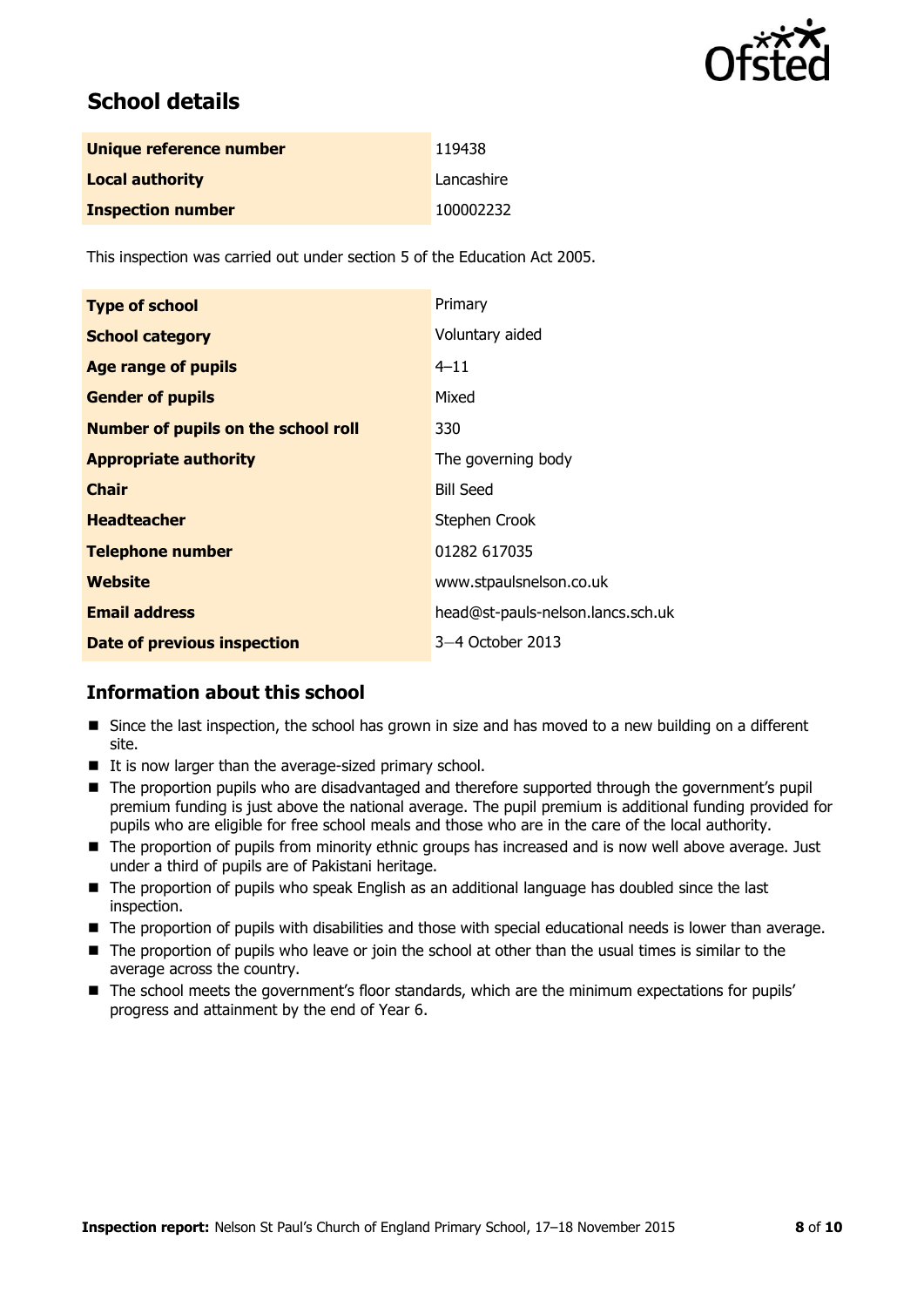

### **Information about this inspection**

- The inspectors gathered a range of evidence to judge the quality of teaching, learning and assessment over time. They observed learning in classes and when pupils worked in small groups.
- The inspectors looked at examples of pupils' work and talked to them about it. They listened to pupils read and observed the teaching of reading skills.
- The inspectors examined communications from parents made by letter and through responses to Parent View, Ofsted's online questionnaire for parents.
- They examined the responses to Ofsted's questionnaire for staff and spoke to staff alone and in groups.
- The lead inspector met four governors, including the Chair of the Governing Body, as well as representatives from the local authority and the diocese.
- The inspectors held meetings with 14 pupils, chosen at random from Reception and Years 1 to 6, and spoke to pupils in classrooms and around the school.
- The inspectors examined a range of documents, including the school's self-evaluation, and the school improvement plan and policies. They also scrutinised records relating to behaviour, attendance and safeguarding.

### **Inspection team**

Aelwyn Pugh, lead inspector **Her Majesty's Inspector Sue Eastwood Sue Eastwood Eastwood Eastwood Eastwood Eastwood Eastwood Eastwood Eastwood Eastwood Eastwood Eastwood Eastwood Eastwood Eastwood Eastwood Eastwood Eastwood Eastwood Eastwood Eastwood Eastwood Eastwood Eastwo Saeeda Ishaq Changes Ishaq Changes Islam Changes Islam Changes Islam Changes Islam Changes Islam Changes Islam Changes Islam Changes Islam Changes Islam Changes Islam Changes Islam Changes Islam Changes Islam Changes Isla**